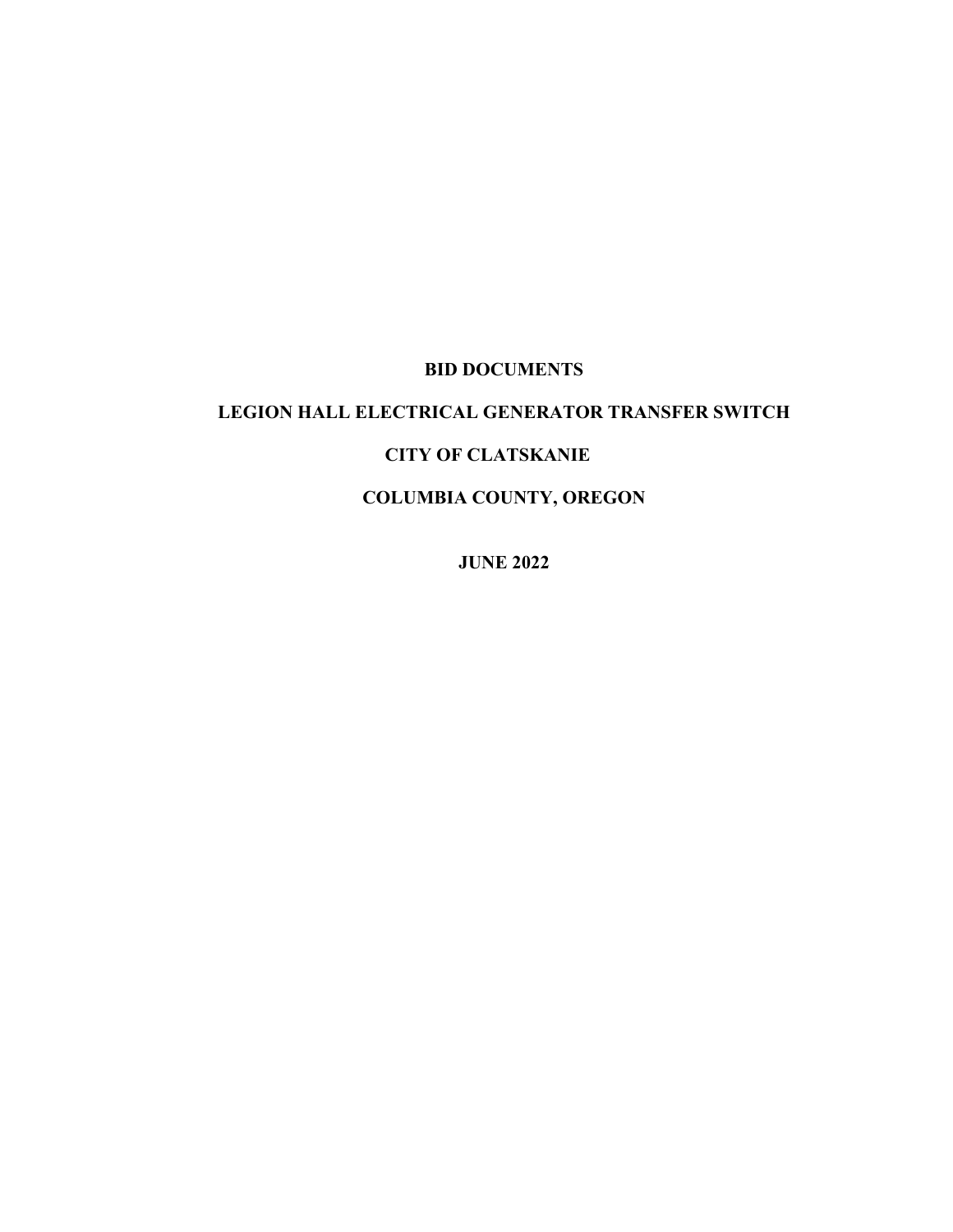### **NOTICE TO CONTRACTORS**

Sealed bids for the City of Clatskanie, **LEGION HALL ELECTRICAL GENERATOR TRANSFER SWITCH,** will be received by the City of Clatskanie until 3:00 PM, Thursday, – June 23, 2022. Bids shall be addressed to Mr. Greg Hinkelman, City Manager, 75 South Nehalem Street, P.O. Box 9, Clatskanie, OR 97016. At 3:00 PM. Bids will be opened and read aloud in the City Hall Council Chambers, Clatskanie, OR.

Specifications are available for review at the City of Clatskanie's administrative offices, located at 75 South Nehalem Street, Clatskanie, Oregon 97016, telephone number: (503) 728-2622. No bids shall be considered unless the Bidder is registered with the Construction Contractors Board as required by ORS 671.530.

To be considered, bids must follow bidding instructions including but not limited to completion of bidding forms provided and accompanied by a 10% bid security in favor of the City of Clatskanie. Each bidder must indicate in the space provided on the Bid Proposal whether they are a Resident or Non-Resident Bidder, pursuant to ORS 270.029. The successful bidder will be required to possess a current Clatskanie City Business License before finalizing the Contract Agreement with the City.

The City of Clatskanie reserves the right to reject any or all bids not in compliance with all prescribed bidding procedures and requirements, may reject for good cause any and all bids upon a finding of the agency it is in the public interest to do so, and may waive all informalities. No bidder may withdraw or modify his bid prior to the lapse of thirty (30) days after the bid opening.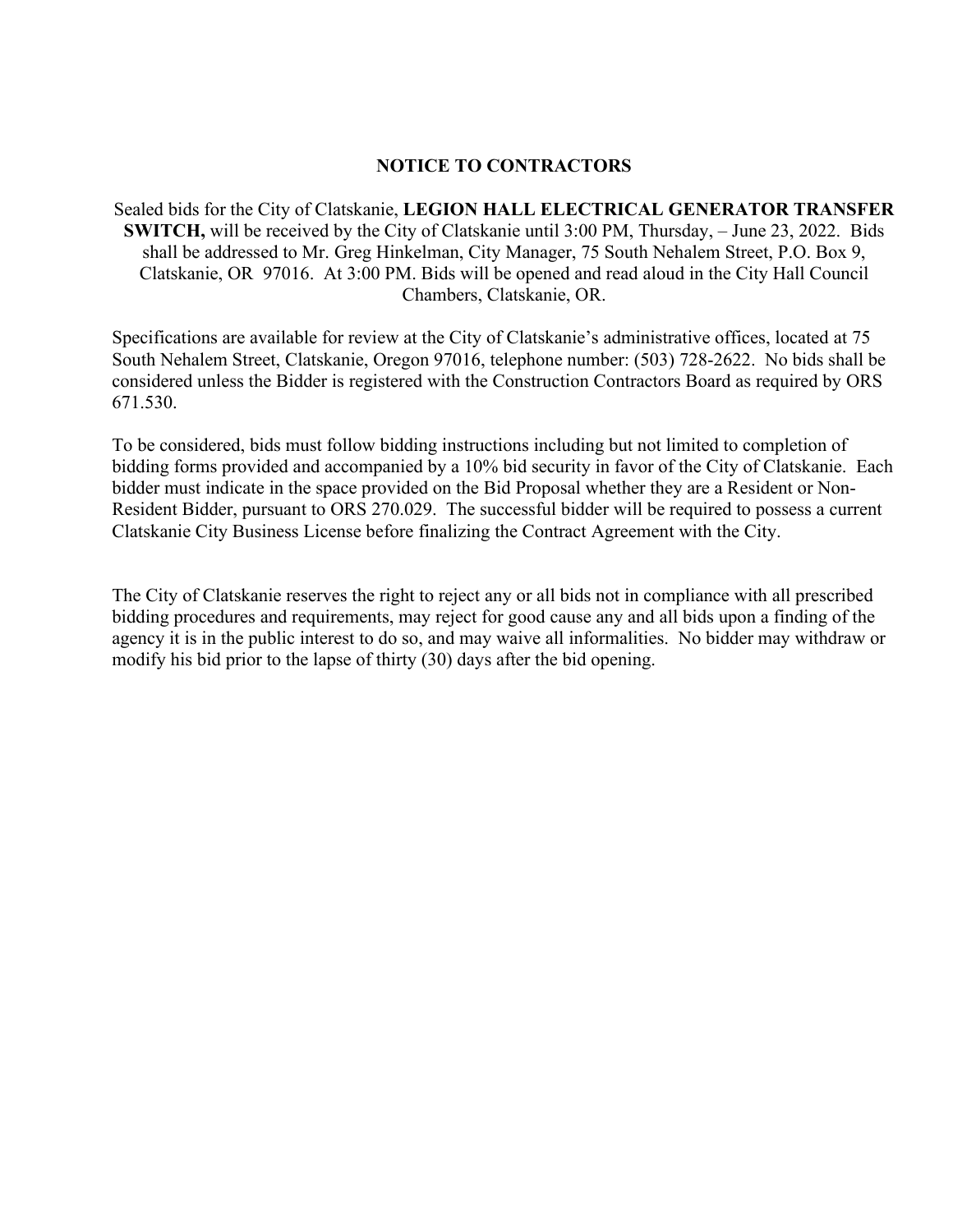#### **BID PROPOSAL**

To: Mayor and City Council June 1, 2022 City of Clatskanie 75 South Nehalem Street P.O. Box 9 Clatskanie, OR 97016

**Item# Description Price 1. Suppy and install NEMA-3R, 600amp, 480volt, 3-Phase ATS that is "Service Entrance Rated" on the Utility Side, but does not require "Service Entrance" rating on the Generator side. 2) A Pad must be set or poured to mount the New ATS. 3) Conduit & Wire from the New ATS To the existing panel inside the Legion Hall. 4) Conduit & Wire from the Generator to New ATS. 5) Relocating Service Meter to new ATS location. 6) Clatskanie PUD Plan review will be required before work can proceed. Contractor to provide an electrical permit for this installation. Total:**

- **1. The cost includes to furnish labor, supervision, materials, and equipment. Also includes the complete milage/travel times and accommodation charges.**
- **2. The warranty period for the work is 2 year including parts and labor.**
- **3. The contractor will provide the city with liability insurance coverage of \$ 1,000,000.**